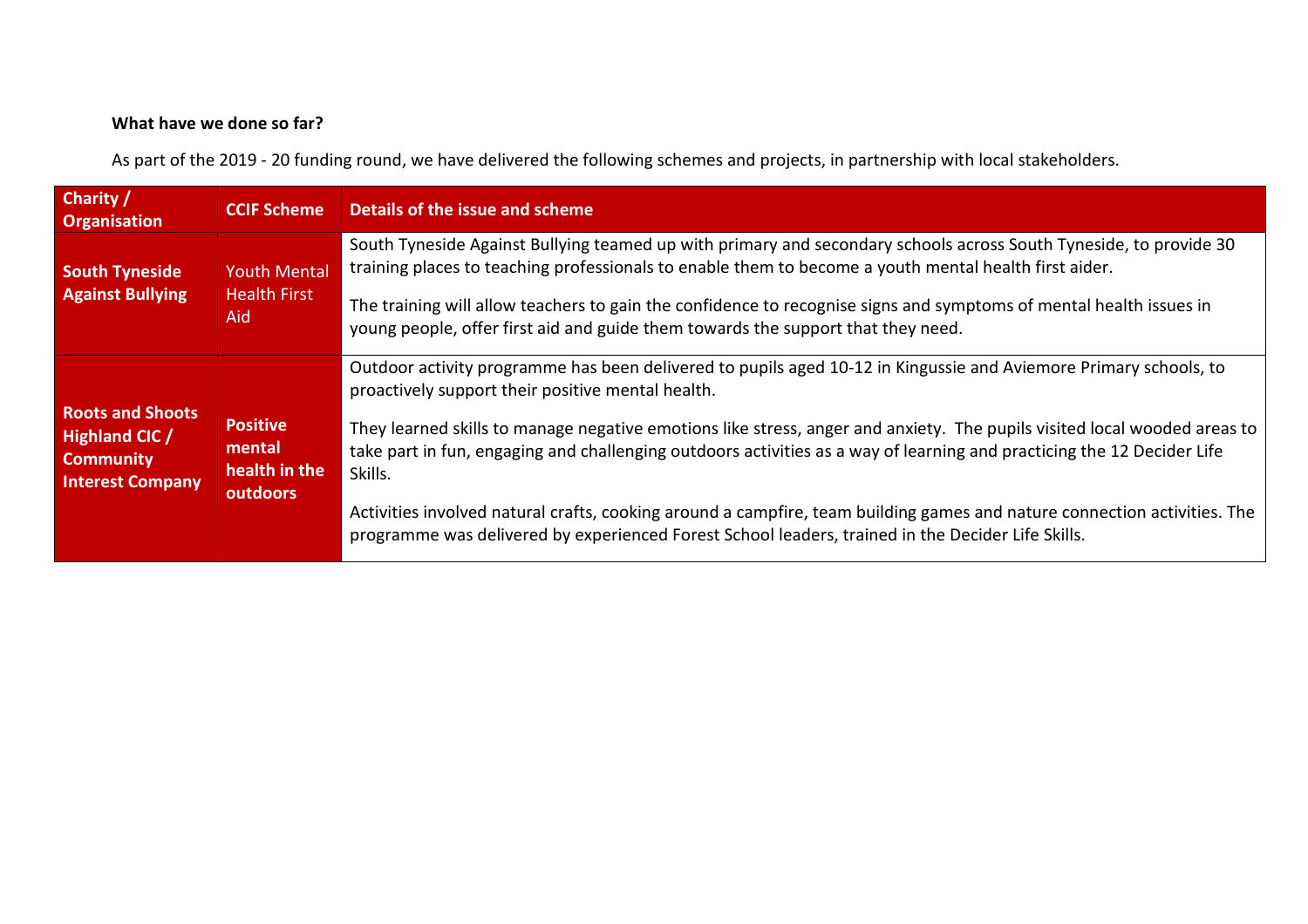| <b>Newcastle United</b><br><b>Foundation</b> | <b>Communities</b><br><b>United</b>                                                                             | Newcastle United Foundation have been able to connect participants to relevant activities and other peers from across<br>the region and nationally by reducing barriers to travel. The grant has contributed to a better future for disadvantaged<br>communities through positive experiences of involvement and inclusion. The objectives of Communities United was<br>to                                                                                                                                                                                                                                                                                                                                                                                                                                                                                                                                                 |
|----------------------------------------------|-----------------------------------------------------------------------------------------------------------------|----------------------------------------------------------------------------------------------------------------------------------------------------------------------------------------------------------------------------------------------------------------------------------------------------------------------------------------------------------------------------------------------------------------------------------------------------------------------------------------------------------------------------------------------------------------------------------------------------------------------------------------------------------------------------------------------------------------------------------------------------------------------------------------------------------------------------------------------------------------------------------------------------------------------------|
|                                              |                                                                                                                 | Connect communities so that people feel socially included, building a sense of community between people from<br>different backgrounds.<br>Inspire children, young people and their families to learn in a different environment, inside and outside of the<br>region through an introduction to rail travel.<br>Build confidence in using train travel as part of everyday life connecting communities with opportunities from<br>$\bullet$<br>around the region.<br>Offer access to unique activities that will enhance the skills and life chances of disadvantaged groups,<br>developing their confidence to achieve.<br>Encourage disabled and disadvantaged children and their families to meet and feel part of their community<br>Inspire people to be active in the future through raising awareness of experiences available locally and<br>nationally along the LNER route map.<br>All objectives have been met. |
| <b>Keptie Friends</b>                        | <b>Beeee</b><br>Timetable                                                                                       | To encourage an increase of bumble bee and dragonfly numbers in Arbroath, a wildflower meadow was created. Which<br>has resulted bumble bee numbers increasing tenfold and has also seen an increase in dragonfly numbers.                                                                                                                                                                                                                                                                                                                                                                                                                                                                                                                                                                                                                                                                                                 |
| <b>Colburn Village</b><br><b>Hall</b>        | <b>Bringing</b><br><b>Colburn</b><br><b>Community</b><br><b>Village Hall</b><br>into the 21st<br><b>Century</b> | The Village Hall sits within the heart of Colburn and was built with money raised from the Community in 1956. Over the<br>past 6 years the Hall has undergone major regeneration works, however there are several areas that need to be<br>updated or replaced. This project has updated and replaced, the stage lighting, PA System etc to make the space more<br>attractive and useable to the community and wider areas                                                                                                                                                                                                                                                                                                                                                                                                                                                                                                 |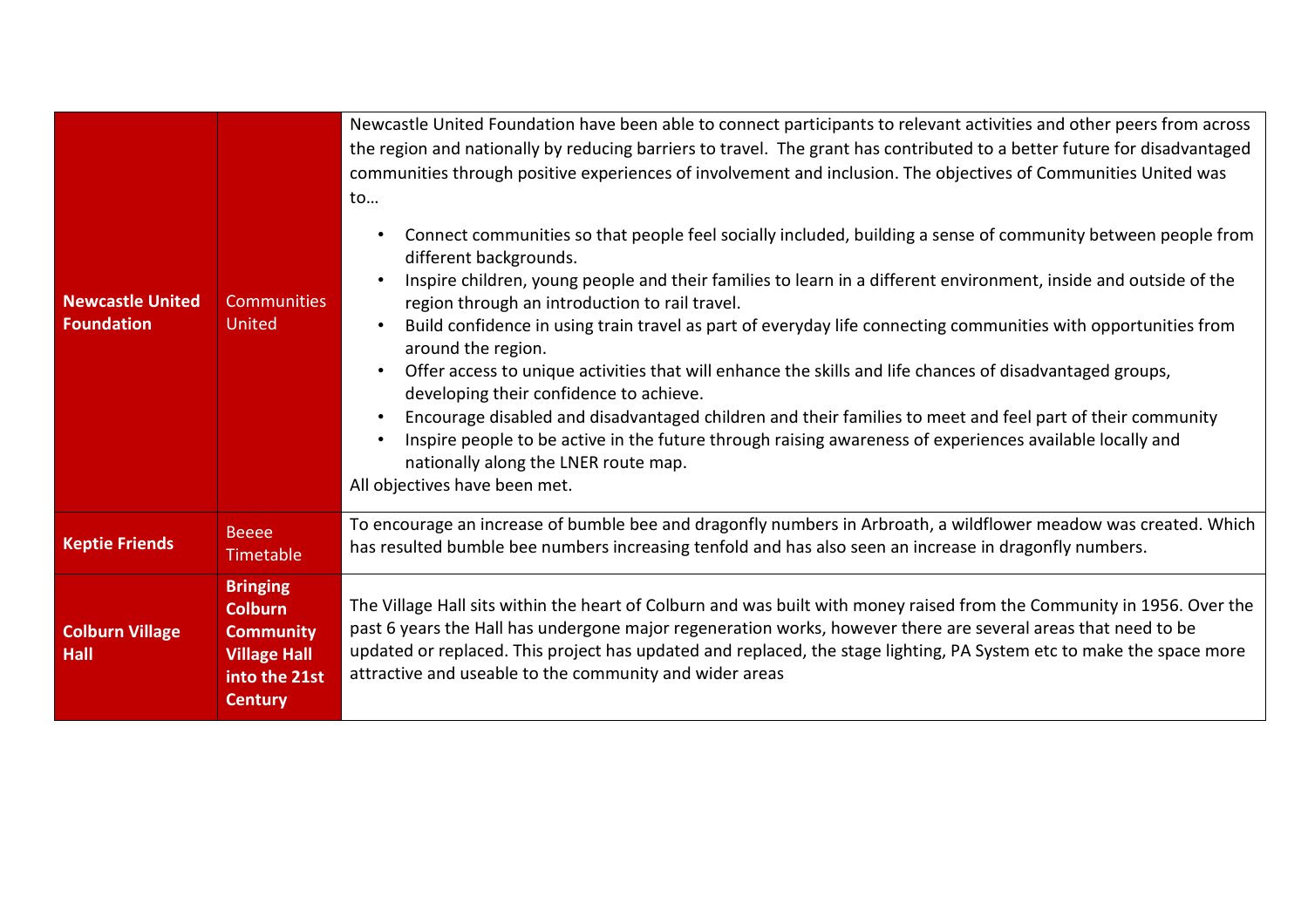| Panathlon<br><b>Foundation</b>           | <b>Disability</b><br>Isn't Inability                   | Through numerous sporting events Panathlon gave assistance to young disabled people to gain confidence, to reduce<br>isolation and provide access to new opportunities in sport and social environments. These opportunities then provided<br>further opportunities for these young people to experience life outside their local area and new experiences. Some of<br>the SEN children also took their very first train trip as part of travelling to sporting events.<br>Target - 30 events, 1,500 SEN children and close to 400 young leaders<br>Actual - 77 Events, 4,495 SEN children and 997 Leaders as well as indirect beneficiaries - 1,500                                                                                                                                                                                                                                                                                                                                                                       |
|------------------------------------------|--------------------------------------------------------|----------------------------------------------------------------------------------------------------------------------------------------------------------------------------------------------------------------------------------------------------------------------------------------------------------------------------------------------------------------------------------------------------------------------------------------------------------------------------------------------------------------------------------------------------------------------------------------------------------------------------------------------------------------------------------------------------------------------------------------------------------------------------------------------------------------------------------------------------------------------------------------------------------------------------------------------------------------------------------------------------------------------------|
| <b>Crocus Cafe</b>                       | <b>Outings for</b><br>those living<br>with<br>dementia | The outings helped to get people living with dementia and their carers out of the house, providing a stimulus,<br>enjoyment and above all combatting loneliness. During the outings, members have company, form new friendships and<br>a break from the daily routine. Thanks to the LNER grant the trips this year have been numerous and varied. The grant<br>funded a river trip on the Ladybird, and a visit by coach to the Raptor Centre with lunch and a hands-on experience.                                                                                                                                                                                                                                                                                                                                                                                                                                                                                                                                       |
| <b>Sage Gateshead</b>                    | <b>The Arches</b><br><b>Projects</b>                   | The Music for Social Impact Programme was designed to improve the life chances of young people aged 13-24<br>experiencing challenging circumstances. The programme introduced and developed specific musical skills from DJ and<br>rap, to music technology and production, vocal and instrumental skills, song writing, performance and event planning.                                                                                                                                                                                                                                                                                                                                                                                                                                                                                                                                                                                                                                                                   |
| <b>Newcastle NE1</b>                     | <b>Walker into</b><br><b>Work</b>                      | A targeted scheme to enhance opportunities for young people from Walker Riverside Academy to progress into<br>meaningful work with a career's focus. A school steeped in an area of high unemployment coupled with low aspiration<br>and opportunity, the programme took 101 young people on a journey of discovery, inspiration and information to raise<br>ambition for their own individual futures in the workplace. Students volunteered to join the programme at the end of<br>the academic year 9 and all attended a minimum of 4 events, in some cases up to 14, where students were taken into<br>business premises to hear about said business, understand the career options available within the business, the routes<br>for employment into the business and gain a general sector overview and information. Sectors covered include<br>construction, media, accountancy, law, retail, transport, logistics, HR, film making, marketing, engineering, technology,<br>VR, AR and digital, MOD, amongst others. |
| <b>Dame Kelly</b><br><b>Holmes Trust</b> | <b>Get on Track</b><br>project in<br><b>Edinburgh</b>  | The Get on Track programme is led by world-class athlete mentors, working with 16-25-year olds, who are not in<br>education, employment or training. The programme helps young people realise the attitudes and behaviours they need<br>to make long-term positive life choices, by inspiring and engaging them in a social action project.                                                                                                                                                                                                                                                                                                                                                                                                                                                                                                                                                                                                                                                                                |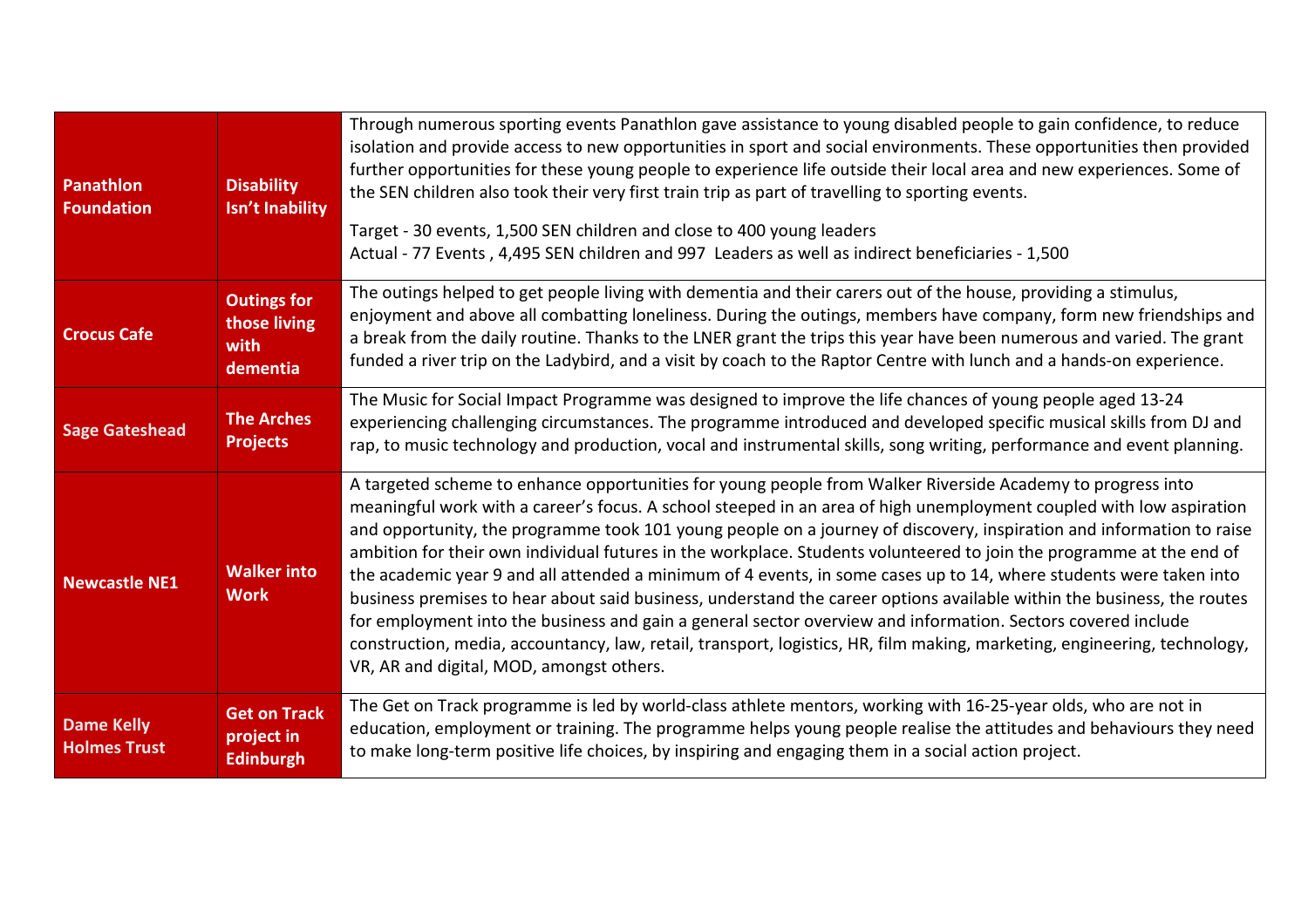| Jubilee Christian<br>Fellowship                                | <b>Create and</b><br><b>Share</b>                  | The Create and Share Project enabled 8 to 11 year olds, to learn techniques for basic sound recording of music, speech,<br>songs, image and planning, so they could make their own short movies to share with others using basic green<br>screen/iPad techniques. A more compressive programme was followed by 11 to 20 year olds who learned more<br>complex recording, editing of sound, filming and special effects for music. Young people took the lead, they planned<br>and delivered their sound recordings/special effects/ movies at social events to show their new skills.<br>Young people learnt new skills not taught in schools in the area of media;<br>New friendships and new social connections were made;<br>Became ambassadors in their local community, sharing with their peers their positive life choices and the<br>impact it has made; and<br>Expectations have been exceeded. Three young people have signed up for a media course at Grantham College,<br>they were disengaged youth with very few plans for the future. |
|----------------------------------------------------------------|----------------------------------------------------|------------------------------------------------------------------------------------------------------------------------------------------------------------------------------------------------------------------------------------------------------------------------------------------------------------------------------------------------------------------------------------------------------------------------------------------------------------------------------------------------------------------------------------------------------------------------------------------------------------------------------------------------------------------------------------------------------------------------------------------------------------------------------------------------------------------------------------------------------------------------------------------------------------------------------------------------------------------------------------------------------------------------------------------------------|
| <b>Foundation for</b><br><b>Digital Creativity</b>             | <b>The Internet</b><br>of Curious<br><b>Things</b> | This was a community education programme to deliver environmental benefits in Leeds. The focus of the series of<br>discovery days and workshops to help people understand the science behind air quality and make behavioural changes<br>for healthier lifestyles based on an understanding of the data collected. And raise awareness of the benefits of public<br>transport to address climate change was a fundamental aspect of the activities, alongside increasing digital and<br>employability skills.<br>There has been a positive change in the understanding of air quality using the data collected and sharing changes to<br>behaviour that can promote cleaner air. Increased participation in digital activities, leading to local people extending<br>digital skills and closing the digital skills gap identified by local industry.                                                                                                                                                                                                 |
| Peterborough<br><b>Environment City</b><br><b>Trust (PECT)</b> | <b>Forest for</b><br>Peterborough                  | This scheme will enable the planting of 6,000 trees in Peterborough during the 2019-20 planting season, to ensure all<br>communities within the city can benefit from increased woodland, improved biodiversity and access to green space.<br>20 events have taken place since August 2019 which includes tree giveaways, volunteering, public and school tree<br>planting events. In total 1137 volunteers have taken part in these events.<br>Project completion have been delayed due to COVID19 and will be picked up again later in the year.                                                                                                                                                                                                                                                                                                                                                                                                                                                                                                   |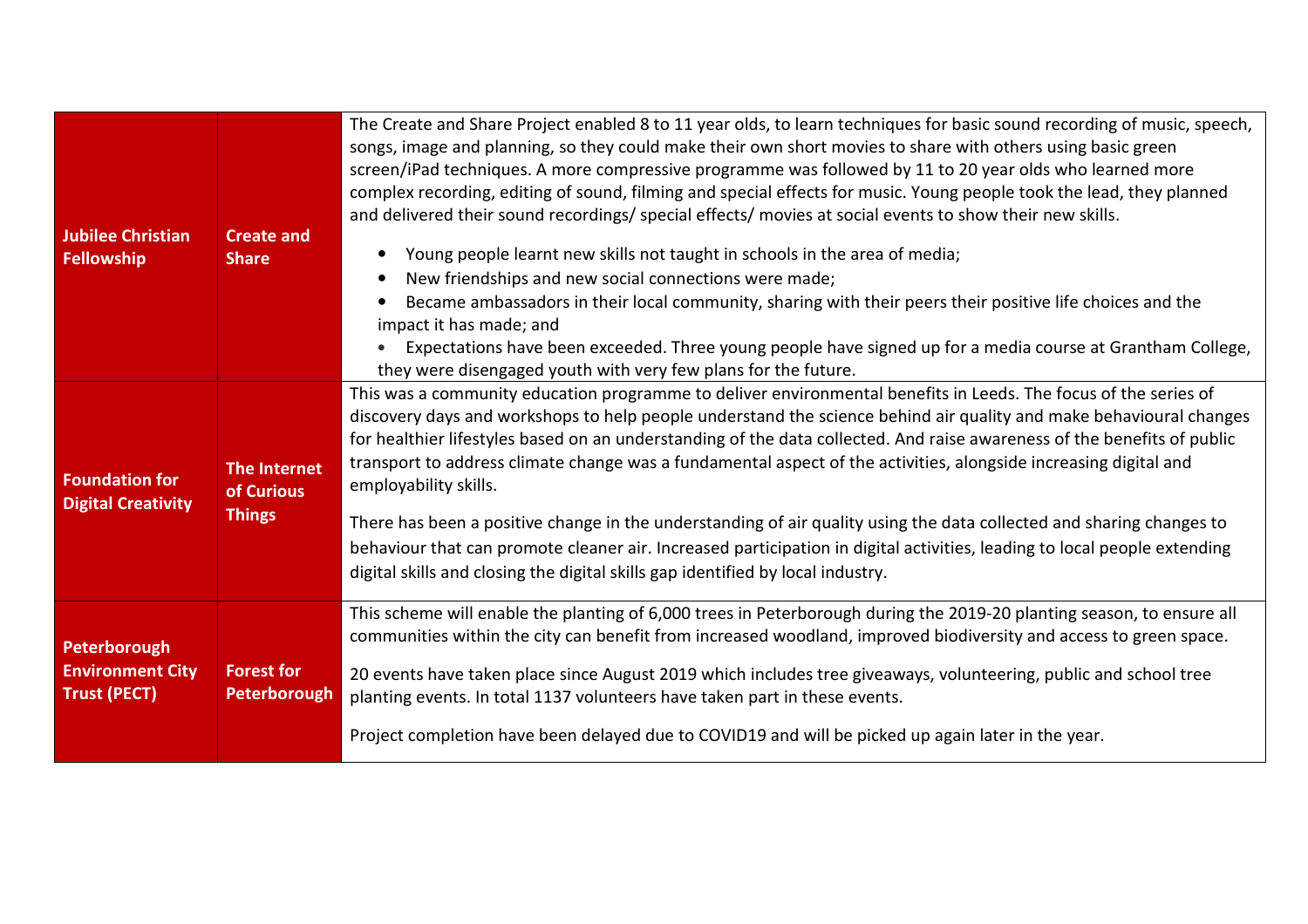| <b>Nene Valley</b><br>Railway                                                                     | <b>Nene Valley</b><br><b>Railway</b><br>youth group  | Nene Valley Railway Youth Group was set up to bring young people into the railway environment, giving 12 to 18-year<br>olds from all social and economic backgrounds the opportunity to develop skills appropriate to the railway industry.<br>Funding was used to improve inadequate welfare facilities, to increase the number of participants in the youth group<br>from 12 to 30 and allow for a recruitment program to take place for volunteer youth supervisors.                                                                                                                                                                                                                                                                                                                                                                                                                                                                    |
|---------------------------------------------------------------------------------------------------|------------------------------------------------------|--------------------------------------------------------------------------------------------------------------------------------------------------------------------------------------------------------------------------------------------------------------------------------------------------------------------------------------------------------------------------------------------------------------------------------------------------------------------------------------------------------------------------------------------------------------------------------------------------------------------------------------------------------------------------------------------------------------------------------------------------------------------------------------------------------------------------------------------------------------------------------------------------------------------------------------------|
| <b>TICBox</b><br><b>Productions as</b><br>part of<br><b>HyperFusion</b><br><b>Theatre Company</b> | <b>BOY</b>                                           | The theatre-in-education interactive performance tackles HBT (homophobic, biphobic and transphobic) bullying and<br>explores the impact of it with young people in schools along the LNER route. Rather than just explain that it is wrong,<br>the interactive side of the show empowers the audience to look at the issue in-depth, so by enabling embedded<br>change.                                                                                                                                                                                                                                                                                                                                                                                                                                                                                                                                                                    |
| <b>Reach Learning</b><br><b>Disability</b>                                                        | <b>On Track for</b><br>the Future                    | Provide travel training for people with learning disabilities in Nottinghamshire. The programme covered a range of<br>topics including types of public transport, risks associated with train travel, and asking for help at the station. The group<br>visited Newark Northgate station to practice the skills they had learnt in the classroom such as buying tickets, finding<br>their way around the station and where to stand safely while waiting for a train.<br>The project culminated in day trips by train to York and London. The York group visited the Railway Museum and<br>walked the ramparts; for one client this was the first time she had ever been to York or travelled by train. On their trip<br>to London, the group went on a private Big Bus tour stopping off at the British Museum and Buckingham Palace. Sarah,<br>who took part in the project said, "I did feel a bit nervous, but I did have a nice time". |
| <b>Ninelands Primary</b><br><b>School</b>                                                         | Garforth's<br><b>Third Railway</b><br><b>Station</b> | A play area designed and created around the theme of 'Garforth's Third Railway Station'. Which has created an exciting<br>space for children to learn actively through play, considering ways to travel, and developing the full range of skills a<br>young child need.                                                                                                                                                                                                                                                                                                                                                                                                                                                                                                                                                                                                                                                                    |
| <b>Business in the</b><br><b>Community</b>                                                        | <b>Prep4Work</b>                                     | A two day employability workshop was delivered jointly by Business in the Community and LNER to unemployed BAME<br>individuals.                                                                                                                                                                                                                                                                                                                                                                                                                                                                                                                                                                                                                                                                                                                                                                                                            |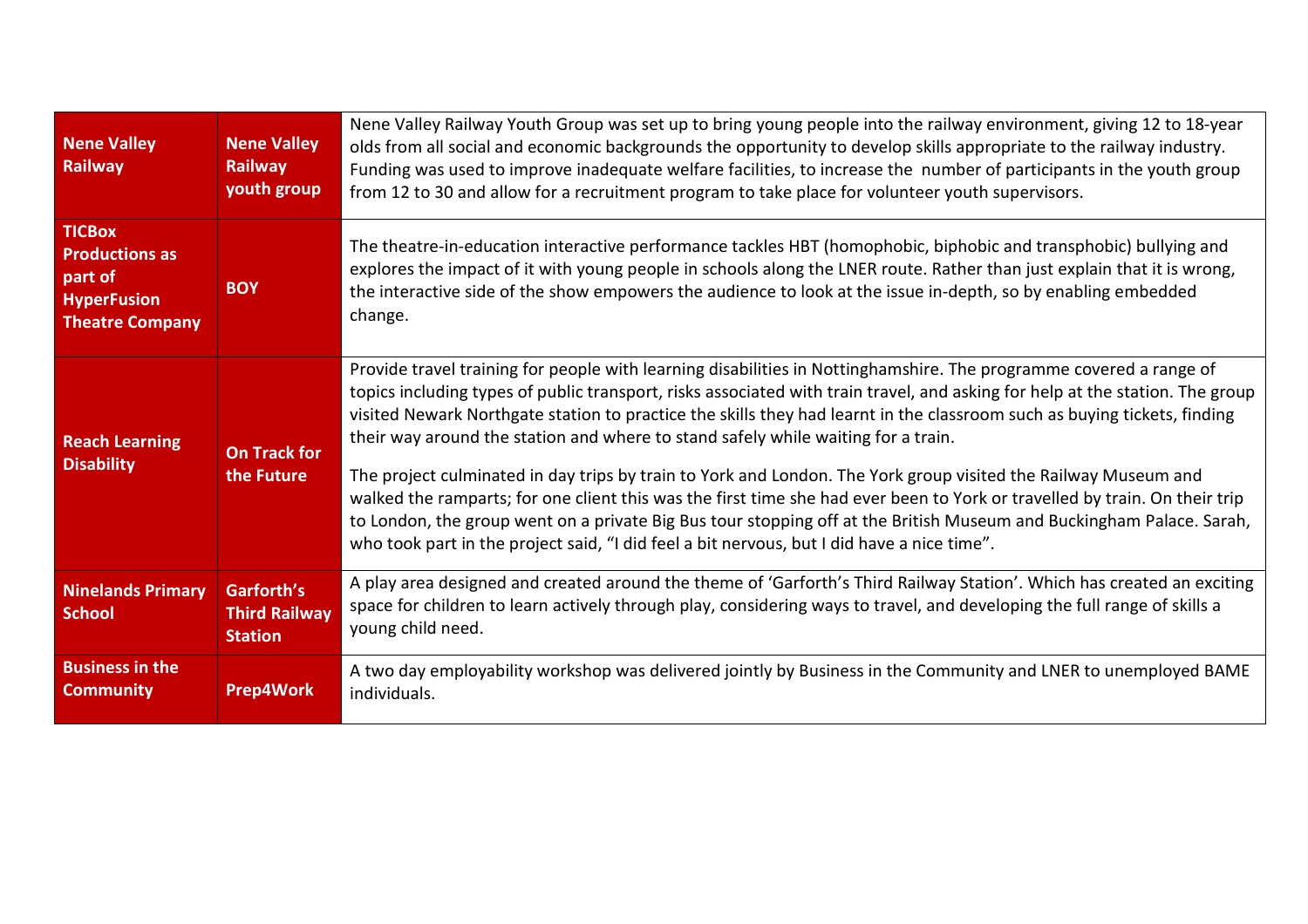| <b>Aspire to Believe</b>                  | <b>Project Bee</b><br><b>Enterprising</b>                                                        | This project was responsible for delivering a range of new opportunities for the community, including managing and<br>enhancing the local environment, encouraging members of the community to become more involved to reduce social<br>isolation, and working with local schools and community members. Throughout the year the project worked with a<br>variety of different groups with different needs, with a focus on teaching and learning opportunities for all members.<br>This project has enabled different community groups to come together and make new connections. Instead of working<br>in isolation they are now more aware of each other and are working towards a common goal.                                                                                                                                                                                                                                                                                                                                                                                                                                                                   |
|-------------------------------------------|--------------------------------------------------------------------------------------------------|----------------------------------------------------------------------------------------------------------------------------------------------------------------------------------------------------------------------------------------------------------------------------------------------------------------------------------------------------------------------------------------------------------------------------------------------------------------------------------------------------------------------------------------------------------------------------------------------------------------------------------------------------------------------------------------------------------------------------------------------------------------------------------------------------------------------------------------------------------------------------------------------------------------------------------------------------------------------------------------------------------------------------------------------------------------------------------------------------------------------------------------------------------------------|
| <b>East Haven</b><br><b>Together</b>      | <b>East Haven</b><br><b>Railway</b><br><b>Heritage</b><br>project                                | Residents in East Haven developed the Railway Heritage Project to ensure that the importance of the railway station in<br>the social history of the village is not forgotten. During the last five years residents have carried out research into the<br>role the station played in village life until its closure in 1967. Information was gathered and an interpretation board was<br>designed to tell the story of the station and its people, which has been installed.                                                                                                                                                                                                                                                                                                                                                                                                                                                                                                                                                                                                                                                                                          |
| <b>The Albert</b><br><b>Kennedy Trust</b> | <b>The Albert</b><br><b>Kennedy</b><br><b>Trust Youth</b><br><b>Engagement</b><br><b>Project</b> | To fund a Youth Engagement Officer, based in Newcastle to ensure that young LGBTQ people who are homeless or<br>living in a hostile environment are recognised, included and heard in the consultations and decision-making processes<br>of national and local government. A Youth Engagement Officer was recruited, trained and have been supporting LGBTQ<br>young people to form a consultation and advisory group.                                                                                                                                                                                                                                                                                                                                                                                                                                                                                                                                                                                                                                                                                                                                               |
| <b>Lord Taverners</b>                     | <b>Wicketz</b>                                                                                   | Wicketz is a community cohesion programme which uses cricket as a catalyst to change the lives of 8-16-year olds from<br>disadvantaged backgrounds. Through regular cricket delivery and targeted personal development sessions, the<br>programme aims to empower young people to think and behave more positively in their social, home and school lives.<br>Local development officers worked with the county cricket board, schools, law enforcement, the criminal justice<br>system, social and health services to build up partnerships which means they can target the most at-risk young people<br>and help them to experience holistic, life-changing opportunities. The project was delivered in Peterborough and Hull,<br>with sessions that varied each week with young people experiencing opportunities to improve their cricketing skills. As<br>well as these sessions the young people have also enjoyed a variety of trips and visits and have also had the<br>opportunity to learn and improve their teamwork and co-operation skills with others through the Navy team-building<br>exercises and taking part in a variety of lifestyle workshops. |